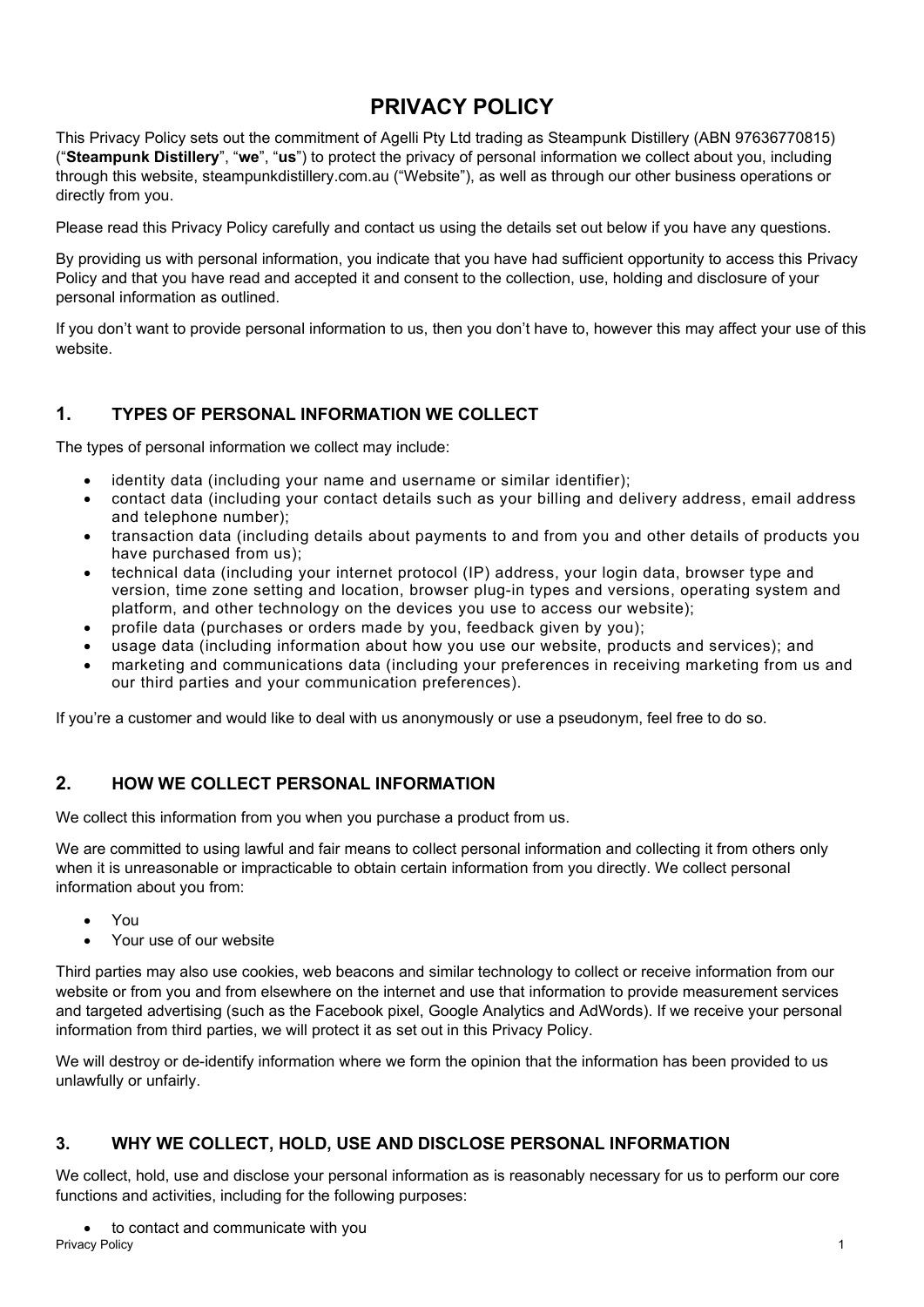- to provide goods and/or services to you
- to maintain a database of customers, subscribers or similar
- to market to you and others, including remarketing (this may involve the use of a Facebook pixel or similar technology to allow us to display our advertising to you elsewhere on the internet, for example, on Google or Facebook)
- for internal record keeping
- for statistical purposes
- as required by law

Where we disclose your personal information to third parties for these purposes, we will do our best to ensure that their privacy policy adheres to similar standards of privacy protection and/or request that the third party follow this Privacy Policy regarding handling of your personal information. We will also be diligent in ensuring that the personal information we disclose is accurate, up-to-date, complete and relevant.

We will not use or disclose personal information for the purpose of direct marketing unless you have consented to the use or disclosure of the information for that purpose.

Please note that we will not disclose your personal information for any purpose other than the purpose for which it was collected without your consent, unless we are required to do so by law.

## **4. USE OF COOKIES**

As you probably know, a cookie is a small text file that's placed on your computer to help us remember your preferences, like your login information or location. Cookies are used for a variety of reasons. We use cookies to make it easier and faster for you to use our website. We also use cookies for security purposes to protect you online. We and our third-party vendors may also use cookies to display advertisements to you elsewhere on the internet.

## **5. LINKS TO OTHER SITES**

To help you find more information, we sometimes include links to other helpful websites from our website. Please note that this Privacy Policy only applies to information that we collect on our website (not any other site). As we aren't responsible for data collection on those other sites, our Privacy Policy won't apply. We can't guarantee any of the privacy practices of other websites, so please be safe and make sure you read their privacy policy before giving them your personal information.

#### **6. HOW YOU CAN ACCESS AND CORRECT YOUR PERSONAL INFORMATION**

**Access:** You can request details of personal information that we hold about you. We will respond to any request to access information within a reasonable time.

**Correction:** If you believe that any information we hold about you is inaccurate, out of date, incomplete, irrelevant or misleading, please contact us using the details set out below. We rely in part on you advising us when your personal information changes. We will endeavour to promptly correct any information found to be inaccurate, incomplete or out of date and to notify you of the correction, unless it is impracticable or unlawful to do so.

**Deletion:** If you want us to delete personal information we hold about you or to not collect information from you for a specific purpose, such as targeted advertising, please contact us using the details set out below. Please note that if we agree to delete your information, because of backups and records of deletions, it may be impossible to completely delete your information without retaining some residual information. We will functionally delete the information and we will not sell, transfer, or use personal information relating to you in any way moving forward.

We will respond to any request to access, correct or delete information within a reasonable time.

#### **7. HOW WE MAINTAIN THE SECURITY OF YOUR INFORMATION**

We are committed to ensuring that the personal information we hold is secure and protected from misuse, interference, loss and unauthorised access, modification or disclosure. We undertake the following precautions to protect personal information we hold: